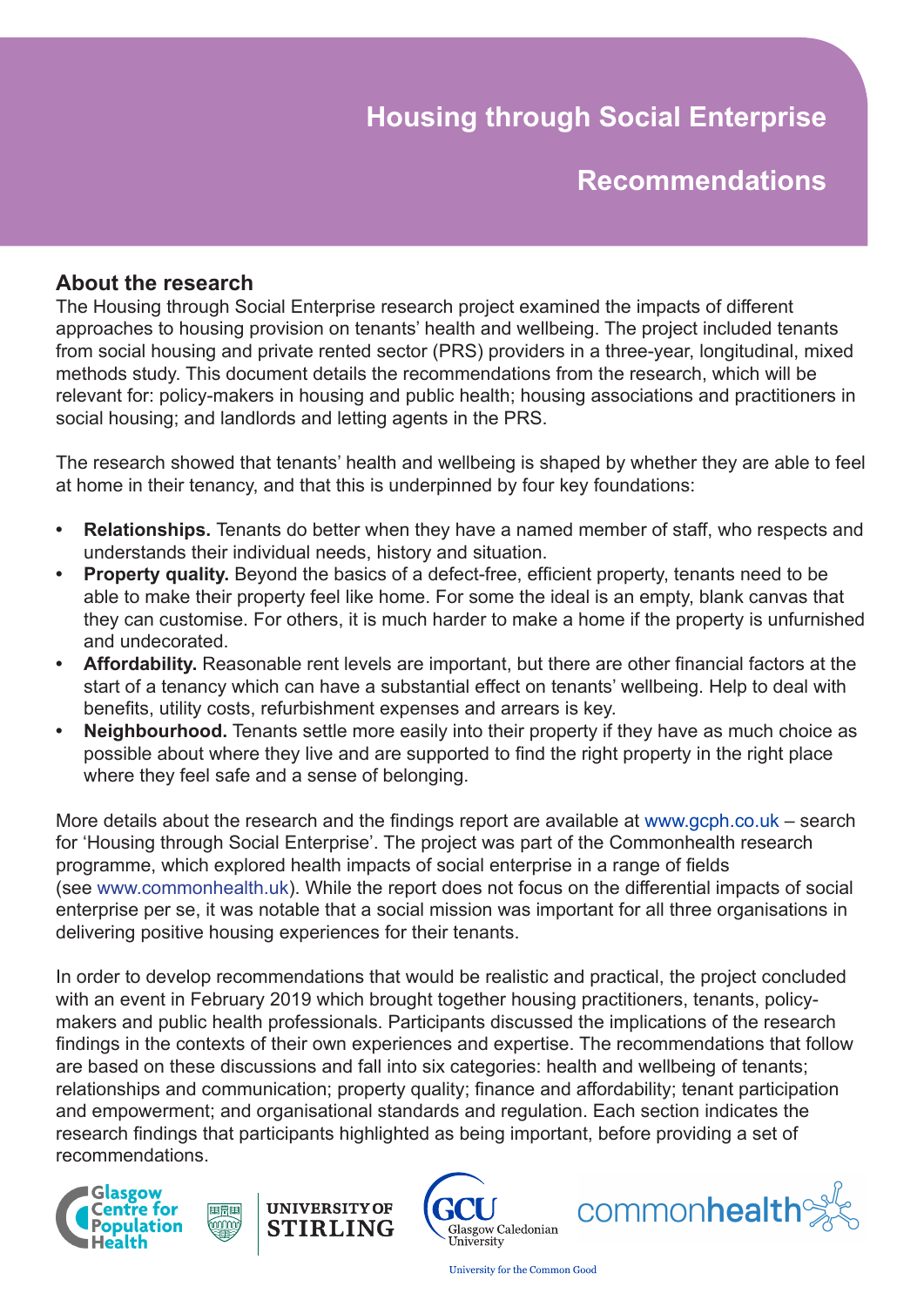There was a considerable degree of overlap between those recommendations for the social and private rented sectors and, as such, we have not divided these recommendations by sector. However, we have highlighted the recommendations that are practice-focused (in blue) and those that are policy-focused (in green) for ease of reading.

#### **Health and wellbeing of tenants**

The research highlights the centrality of housing as a social determinant of health and the crucial role of housing providers in shaping the impacts on health and wellbeing. All of the recommendations in this paper relate to this core finding, but there are also some general proposals that build on this understanding:

**Awareness.** Greater awareness needs to be raised, especially across the PRS, about the impacts that housing can have on tenants' health and wellbeing. Organisations representing landlords and letting agents should communicate with members about the public health implications of their decision-making and practices. Local authorities should raise awareness with individual landlords at the point of registration and provide information on resources that could be used to support tenants.

**Prioritise tenants' needs.** Housing organisations should ensure that their strategic approach is centred on tenants' stability and security in their home, to ensure successful, sustainable tenancies. Housing providers should ensure that tenants, not properties, are their first priority, and work with tenants to empower them individually and collectively.

**Public health.** The role of housing as a social determinant of health, including in the context of climate change, should be embedded in public health policy and practice, and be placed high on the agenda of the new Public Health Scotland organisation. Housing is central to a Whole Systems Approach to tackling poverty and inequality.

#### **Relationships and communication**

The research demonstrates the importance of strong relationships between tenants and housing providers and clear communication between them. Where relationships and communication are good, tenants tend to settle in more easily and are more likely to sustain their tenancy. To help housing organisations and staff to meet the needs of a diverse range of tenants:

**Person-centred service.** Housing organisations need to support their staff to provide a personcentred service. This requires training and support at an organisational level. The work being done in homelessness services around 'Psychologically-Informed Environments' may be helpful here.

**Start early.** Housing staff should be supported to start building relationships with tenants early, ideally before the start of a tenancy.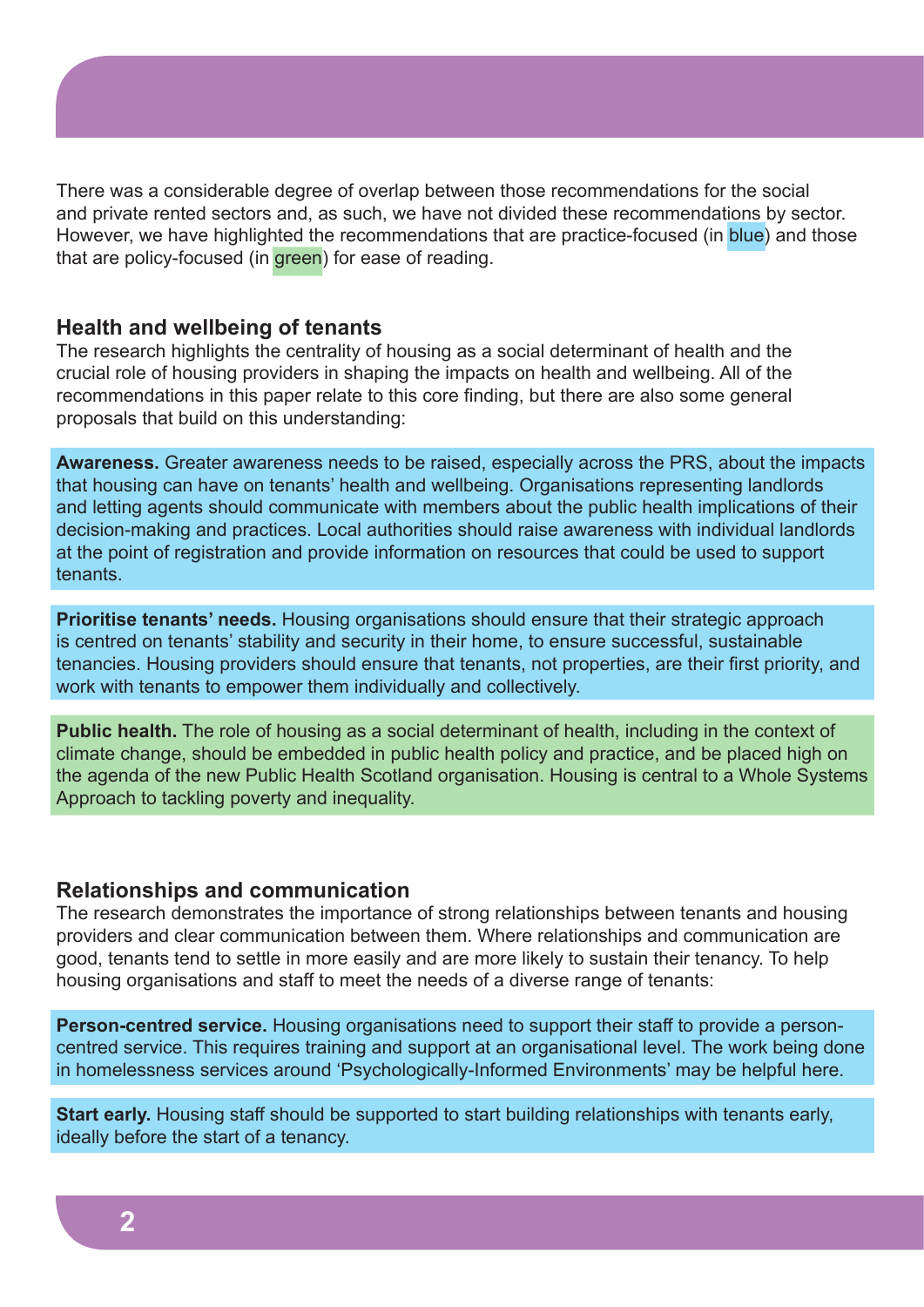**Named contact.** Tenants benefit from having a named main contact and being able to communicate with them directly. This is particularly important for vulnerable tenants. This does not mean that one person is solely responsible for the tenant, their tenancy and their property or that this person cannot change. It means that tenants should know who their main contact is and receive a direct communication when this changes.

**Meeting diverse needs.** Different tenants have different needs. Housing organisations need to have a robust system for assessing the needs of new tenants and employ a flexible approach to contact, based on these assessed needs. This will result in a more proactive approach for some tenants and a more ad hoc, light-touch approach for others. For potentially vulnerable tenants, regular contact and relationship-building should continue even when the tenant is managing well in their tenancy.

**Managing diverse expectations.** Different tenants have different expectations from their housing and housing provider. Staff need to manage tenants' expectations and focus on building their confidence and capacity. This can mean challenging tenants whose expectations are unrealistic, or who do not engage with support when their tenancy is at risk. This relies on having a good relationship with the tenant.

**Information.** New tenants have to deal with a lot of information at the very start of their tenancy and often cannot take it all in. Repeating information during follow-up contact can help ensure that tenants are informed, settled and happy.

**Funding.** High quality tenancy support services require funding, particularly for vulnerable households in the PRS. The Scottish Government should review the provision of tenancy support services and explore funding options with local authorities and housing providers across the social and private rented sectors.

### **Property quality**

The research shows that housing quality is extremely important to tenants, although each tenant has different expectations and aspirations. The condition of a property on move-in day can provide or undermine the foundation of a sustainable tenancy, with impacts on health and wellbeing. Recognising the need to manage costs, these recommendations aim to improve property quality:

**Broader basic standards.** The aspects of housing quality that are important for tenants include the standard of décor, any furnishings and the cleanliness of a property. Housing providers should aim to keep these standards as high as possible.

**Customisation.** Some tenants are happy to internally refurbish properties and have the capacity and resources to do so, while others struggle with a 'blank canvas'. Housing organisations need to understand tenants' expectations, capacities and resources from the outset and use this understanding to match tenants to available properties, providing additional support for refurbishment where needed.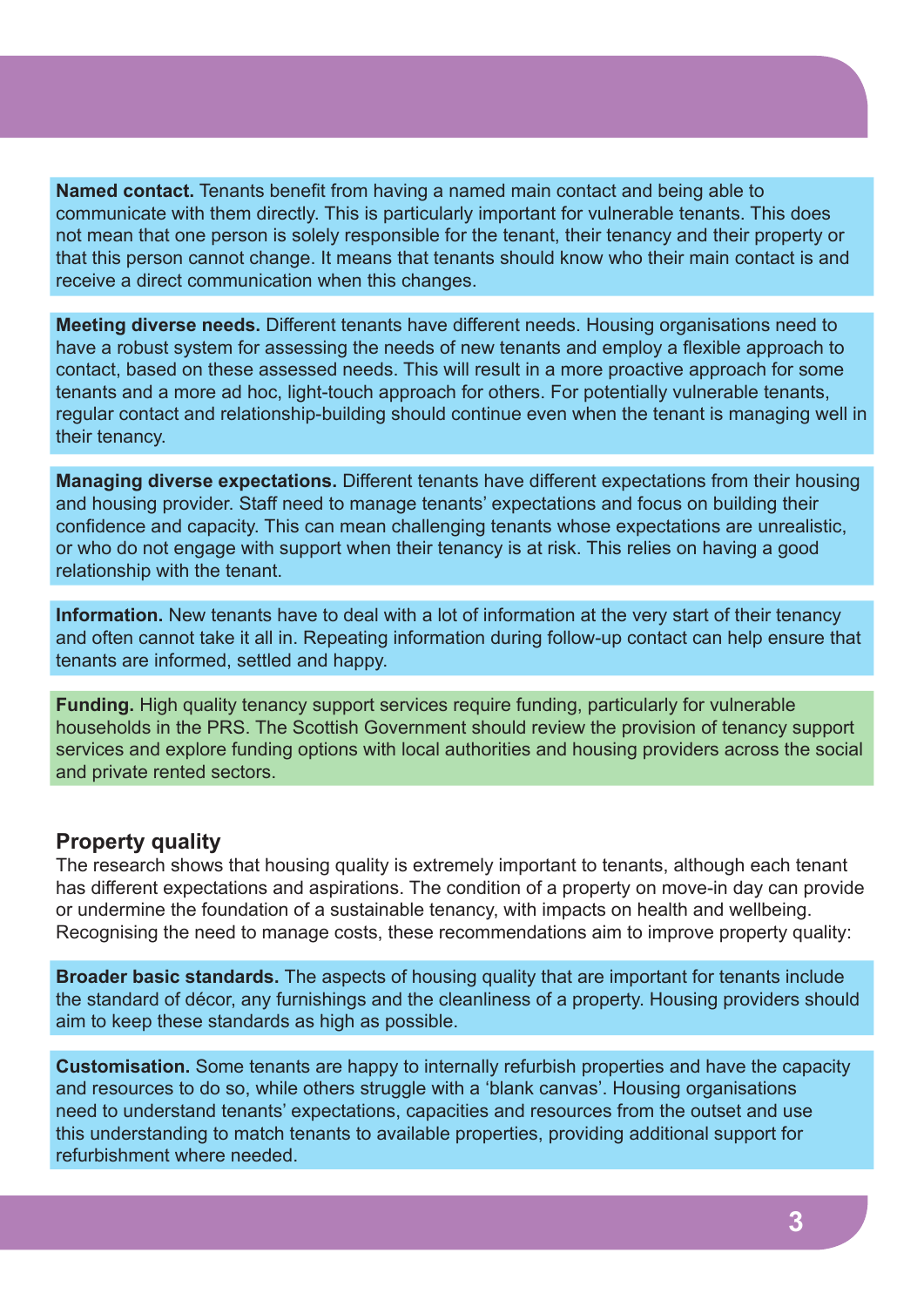**Raise minimum standards.** The Scottish Housing Quality Standards (SHQS) should be expanded to include basic standards of décor and more detailed checks for defects. The SHQS, the Repairing Standard and the enforcement of these standards should be harmonised across sectors, levelling up to the higher standard in each aspect.

**Funding.** A large number of properties in the PRS suffer from poor quality, a significant proportion of which are related to issues with common parts. These issues particularly affect tenemental stock and are often outwith the control of tenants and landlords. The Scottish Parliamentary Working Group on Tenement Maintenance should consider options for financial support where necessary to bring all properties up to the required standard, including addressing common parts.

#### **Finance and affordability**

This research did not find significant problems with rent affordability, but it did highlight a range of other housing-related costs that cause substantial problems for tenants. Many of these are unexpected and occur at the outset of the tenancy or soon after. These financial issues can seriously impair tenants' ability to settle in and, in turn, their health and wellbeing. The following recommendations aim to reduce the financial strain placed on tenants:

**Arrears management.** Rent arrears are of central concern to housing organisations and lead to a range of interventions. However, intervening when a tenant is already in arrears or having other problems may be too late to restore stability to their tenancy and staff should identify triggers for additional or early intervention as part of their relationship-building with the tenant. Working with third sector partners may help here, as tenants may be more open with organisations who are not their landlord.

**Funding the basics.** The processes and conditions for the Scottish Welfare Fund need to be reviewed. While the Fund is invaluable for tenants moving into a new property, particularly if it is unfurnished, there are issues. Tenants cannot make a claim until their tenancy has begun, the process is often very slow and the level of grant is insufficient to meet some tenants' needs. 'Starter packs' provided through housing organisations may be an effective, alternative option.

**Tenancy and benefits transitions.** Establishing new or amended claims for either Housing Benefit or Universal Credit are problematic for both tenants and housing providers. Landlords struggle with the fact that rent is charged in advance but benefits are paid in arrears. Tenants struggle when their new property is not in move-in condition and they need to retain a previous tenancy for a short period to undertake basic refurbishment before moving. The Scottish Government should develop proposals for improved systems that support both landlords and tenants in tenancy transitions.

**Housing supply.** The supply of affordable housing is crucial in meeting the housing needs of low-income households and the Affordable Housing Supply Programme is making a substantial contribution to this. However, there is a need to continue this investment beyond the initial five years.

**4**